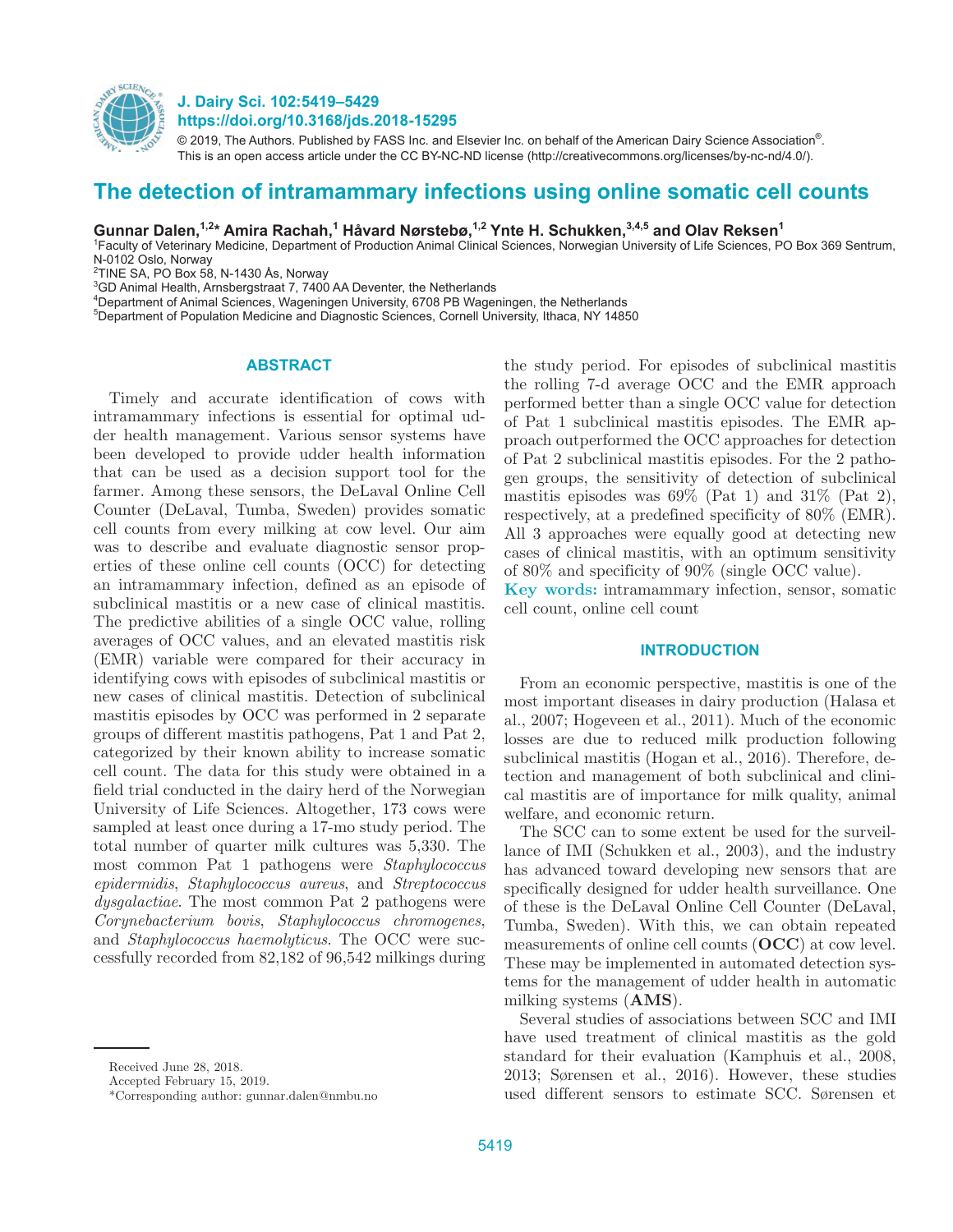# al. (2016) used direct optical counting of somatic cells, whereas Kamphuis et al. (2008, 2013) used an indirect measurement of SCC based on viscosity measurements. Also, the ability of OCC to discriminate between IMI and physiological fluctuations in SCC not related to IMI has not been reported. This may be because longitudinal studies of IMI are both time consuming and costly, and because the detection of IMI is not straightforward.

An elevated SCC is usually a response to an IMI (IDF, 2013), and we are therefore measuring response to an infection, rather than the infection itself. Automated detection of the response to an IMI by using OCC must therefore take into account that the immune systems of different cows may respond differently to the same IMI pathogens (Rivas et al., 2013). Thus, the OCC from different cows with IMI due to the same pathogen may vary. However, with frequent sampling of OCC we may be able to distinguish between measurement noise and true changes resulting from biological processes. That is, arbitrary changes in OCC can be viewed as within-animal deviations and corrected for by calculating rolling averages or by using smoothing functions (Sørensen et al., 2016). To detect cases of clinical cases of mastitis, Sørensen et al. (2016) created an elevated mastitis risk (**EMR**) indicator, based on smoothed OCC. The EMR is a continuous variable (from 0–1), where values close to 0 indicate low risk of mastitis and higher values, approaching 1, indicate an increased risk of mastitis (Sørensen et al., 2016).

The OCC can also be elevated due to reasons other than IMI, including other systemic diseases, stage of lactation, stress, trauma, previous IMI, milking interval, day-to-day variation, and diurnal variation (IDF, 2013). Thus, the ability to distinguish between elevated OCC due to IMI or for other reasons is crucial for udder health management. Detection systems with a high specificity are often preferred by farmers using AMS (Claycomb et al., 2009) because a large number of false-positive alerts is a concern (Hogeveen et al., 2010). The diagnostic test properties of sensor systems should therefore be investigated and reported, so that farmers have an evidence-based foundation for choosing systems that match their requirements.

The primary aim of this study was to detect episodes of subclinical mastitis caused by mastitis pathogens. A secondary aim was to detect new cases of clinical mastitis. Specifically, we first wanted to test the predictive abilities of single values and rolling averages of OCC and an EMR indicator for detection of periods of subclinical mastitis or new cases of clinical mastitis. Second, we wanted to compare the diagnostic properties of these different approaches.

# **MATERIALS AND METHODS**

# *Field Study*

Data were obtained during a 17-mo longitudinal observational study in the research herd at the Norwegian University of Life Sciences. Two groups, each of approximately 50 Norwegian Red cows, housed in immediate proximity to each other, were milked on average 2.6 times per day by 2 identical AMS (DeLaval VMS) during the study period. The monthly mean number of lactating cows was 96, the mean milk production per cow per day was 27.9 kg, and the average cow composite OCC was 115,103 cells/mL. The farm had reliable identification of animals and used standardized mastitis control practices, such as monthly milk quality testing in a DHIA program, postmilking teat disinfection, and selective dry-cow therapy.

The OCC were recorded from every milking from January 5, 2016, to May 22, 2017.

Trained veterinary personnel collected quarter milk samples (**QMS**) from all lactating cows on a monthly basis according to recommended guidelines (Hogan et al., 1999). Samples were frozen after collection and during transport to the laboratory for microbiological analyses. Samples were thawed in the laboratory and bacteriological culture was performed according to standard procedures (Hogan et al., 1999). Briefly, 0.1 mL of milk from each quarter was spread on cattle blood agar plates with esculin and incubated at 37°C. Plates were read at 24 and 48 h. Species identification of cultured bacteria was performed with MALDI-TOF MS microflex LT (Bruker Corporation, Billerica, MA; Cheuzeville, 2015). Samples with culture results indicating more than 2 morphologically different colony types were treated as contaminated and excluded from further analyses.

### *Mastitis Status*

Based on the culture results, the cows were given an udder health status for subclinical mastitis throughout the study period. In this way, every milking was either associated with an episode of subclinical mastitis or not. A cow was considered to have an episode of subclinical mastitis when meeting at least 1 of the following criteria:  $(1) \geq 1,000$  cfu/mL of a single mastitis pathogen was cultured from a single sample in at least 1 quarter,  $(2) \geq 500$  cfu/mL of a mastitis pathogen was cultured from 2 out of 3 consecutive milk samples from the same quarter, or (3)  $\geq$ 100 cfu/mL of a mastitis pathogen was cultured from 3 consecutive milk samples from the same quarter. These definitions were adapted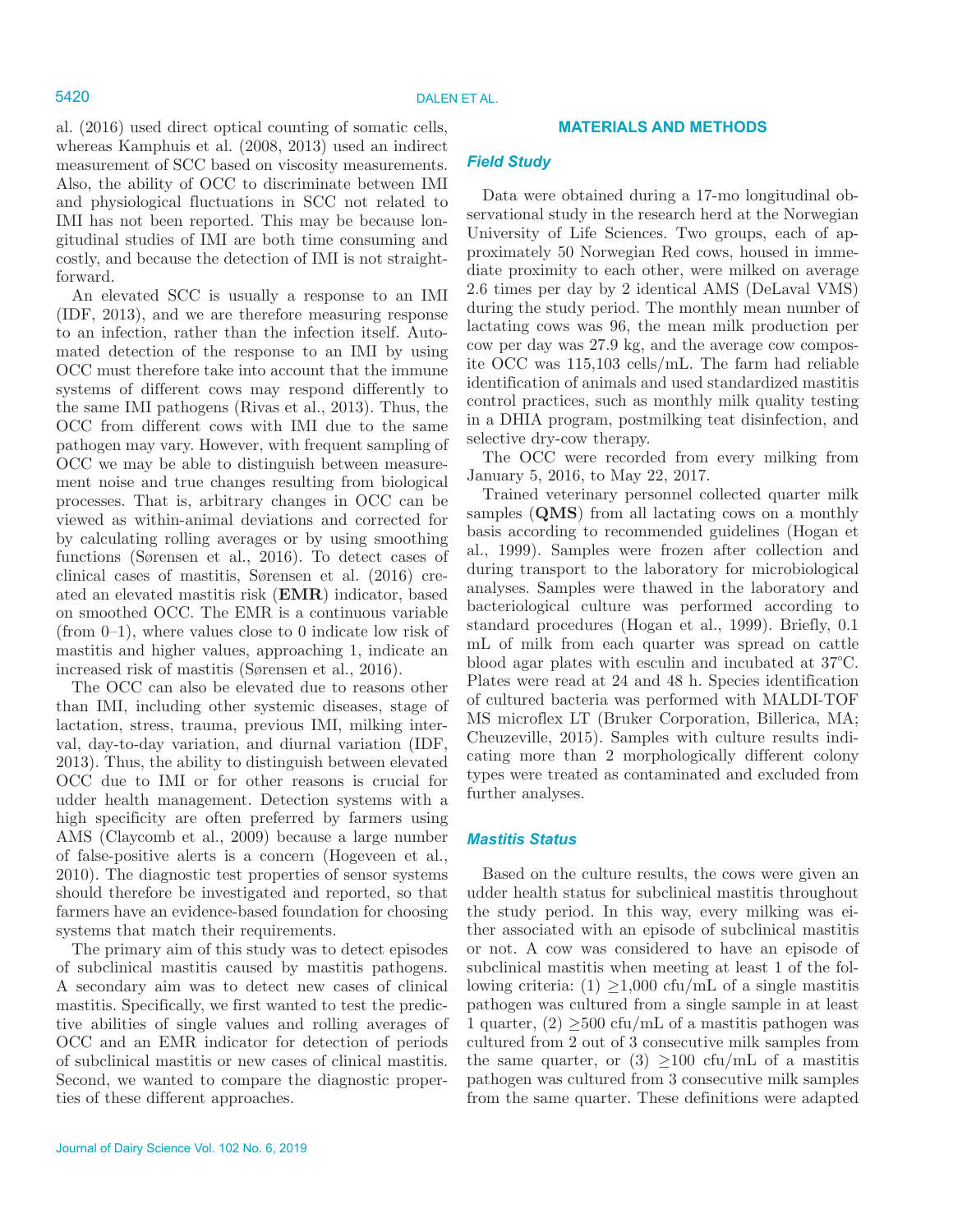from those of Zadoks et al. (2002). Cows with positive milk cultures that did not meet any of the above criteria were classified as being transiently colonized (Reksen et al., 2012).

Because the OCC is recorded at the cow level, the bacteriological diagnoses at the quarter level were aggregated into cow-level diagnoses. The same cow could experience an episode of subclinical mastitis in more than 1 quarter simultaneously, and in some cases, these 2 episodes could be caused by different mastitis pathogens. Hence, pathogens were divided into 2 groups (**Pat 1** and **Pat 2**), according to characteristics of the bacteria. The group of pathogens from which a high cell count would be expected during a subclinical mastitis episode was named Pat 1. The Pat 1 group consisted of the following species: *Staphylococcus aureus*, *Streptococcus dysgalactiae*, *Streptococcus uberis*, *Enterococcus faecalis*, *Enterococcus faecium*, *Lactococcus lactis*, *Staphylococcus epidermidis*, and *Staphylococcus simulans* (Djabri et al., 2002; Reksen et al., 2008; Simojoki et al., 2009, 2011; Fry et al., 2014). Known mastitis pathogens not included in Pat 1 were assigned to the Pat 2 category. These Pat 2 pathogens included *Corynebacterium bovis*, *Staphylococcus chromogenes*, *Staphylococcus haemolyticus*, *Aerococcus viridans*, *Staphylococcus hominis*, *Staphylococcus xylosus*, and other bacteria cultured.

Cows were given the status of subclinical mastitis when 1 or more quarters were positive for either a subclinical mastitis with a Pat 1 mastitis pathogen or a Pat 2 mastitis pathogen. For milkings where a cow was found positive for subclinical mastitis for mastitis pathogens from both categories (Pat 1 and Pat 2) simultaneously, we regarded the OCC response to be primarily due to the mastitis pathogen in the Pat 1 category. That is, we implemented a hierarchical order in the classification such that a cow could only be assigned to the Pat 2 subclinical mastitis category when there was no simultaneous diagnosis of a Pat 1 subclinical mastitis in the same cow during the same infectious period.

As sampling was performed monthly, we did not know exactly when each episode of subclinical mastitis started, and duration of infection was therefore calculated using the mid-point estimation method previously described by Zadoks et al. (2002). Thus, the start of the subclinical mastitis episode was defined as the middle of the time interval between a negative culture and the first positive culture event, and the end of the subclinical mastitis episode was defined as the middle of the time interval between the last positive culture event and the first negative culture for a cow defined as cured (Zadoks et al., 2002).

A veterinary treatment for clinical mastitis was defined as a new case of clinical mastitis.

Farm personnel identified cows with suspected clinical mastitis based on generalized clinical symptoms, including anorexia, lethargy, or elevated rectal temperature. These cows underwent clinical examination by the herd veterinarian. Cows that were treated for clinical mastitis were transferred to a treatment pen without AMS, and we do not have OCC records throughout the period of treatment for the clinical mastitis cases. Therefore, the last milking in the AMS before veterinary treatment was associated with each new case of clinical mastitis.

# *OCC*

Statistical analyses were conducted using Stata (Stata SE/14, Stata Corp., College Station, TX).

The raw OCC values were smoothed using 1 of 3 different methods: (1) rolling 7-d average of available OCC, (2) rolling 48-h average of available OCC, and (3) calculation of the EMR for all milkings. The rolling 7-d and 48-h average of OCC were not transformed before calculating rolling averages and correspond to the values given in the AMS software DelPro (DeLaval). The EMR was computed as described by Sørensen et al. (2016) for all milkings. Briefly, we checked the validity of all recorded OCC measurements before lntransformation. Only milkings from 5 to 305 DIM with a milking interval of 4 to 24 h and a milking yield of  $\geq$ 3.5 kg were included. Online cell count values of 0 were omitted from further analyses. We used the Wood lactation curve to calculate lactation-specific OCC curves for first, second, and third and above lactations (Wood, 1967). Periods with missing OCC data were corrected for by slowly approaching the lactation-specific OCC curves by 5% for each milking with missing observations (Sørensen et al., 2016). The ln-transformed OCC data were adjusted for aberrations and drift at the sensor level by single exponential smoothing (Hyndman et al., 2008) before double exponential smoothing of the adjusted OCC values was employed according to the description by Sørensen et al. (2016).

The lactation-specific OCC curves were used for rapid initialization of the double exponential smoothing (Sørensen et al., 2016). The output from the double exponential smoothing (level and trend) were used to calculate EMR values on a continuous scale from 0 to 1 (Sørensen et al., 2016).

# *Diagnostic Test Properties*

The raw OCC values, rolling 7-d OCC values, and the EMR were evaluated against the subclinical mastitis status of the cow at every milking. For subclinical mastitis, the diagnostic properties were explored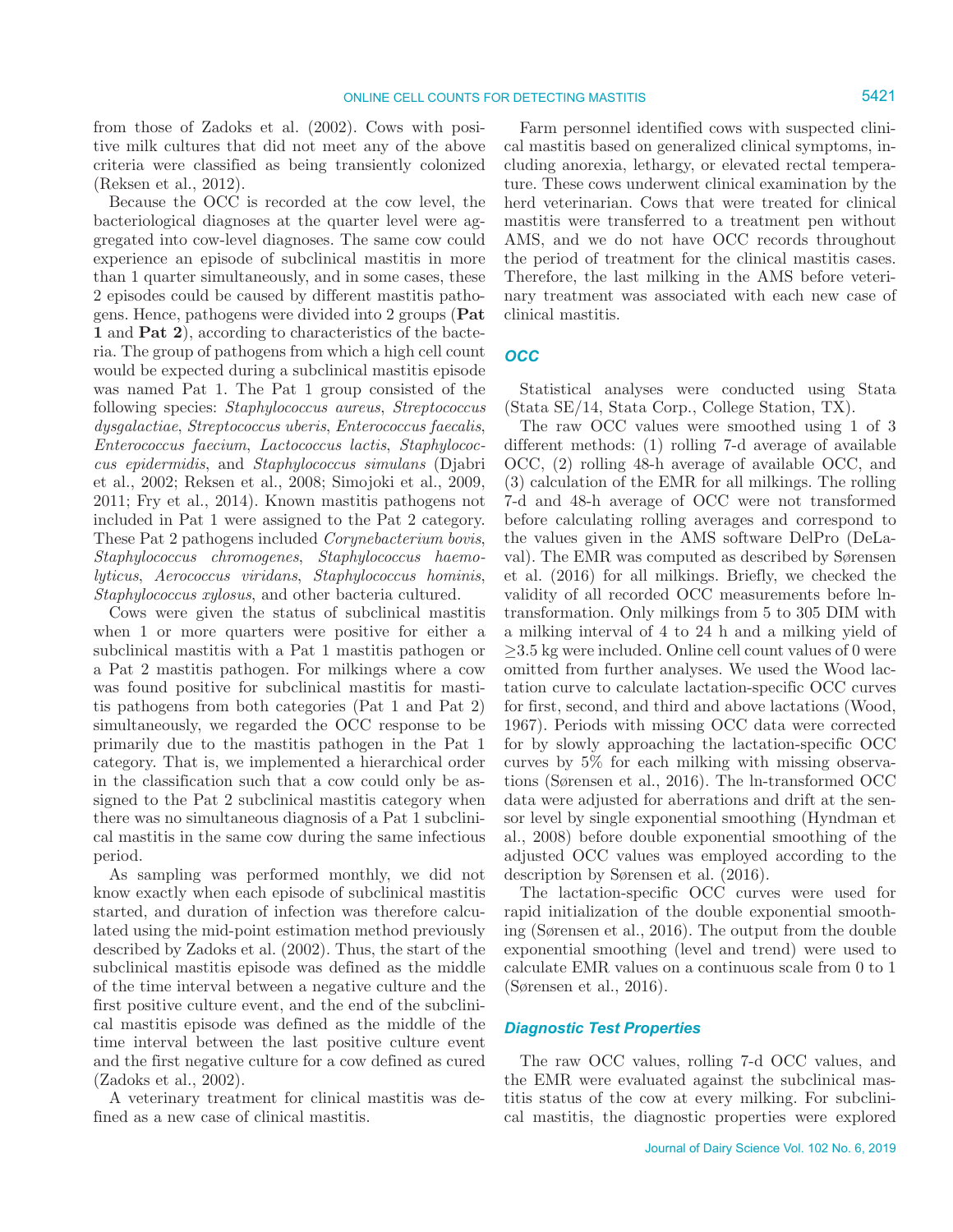separately for the 2 pathogen groups, Pat 1 and Pat 2. Furthermore, the raw OCC values, rolling 48-h OCC values and the EMR were evaluated against the clinical mastitis status of the cow at every milking. For each of the approaches, alert thresholds were calculated for 4 different levels of specificity for detection of Pat 1 subclinical mastitis episodes, Pat 2 subclinical mastitis episodes, and new cases of clinical mastitis using the "roctab" and "diagt" functions in Stata (Stata SE/14, Stata Corp.). The "roctab" function was used to identify the cut-point for each predefined level of specificity. It uses all registered outcomes of the diagnostic test variable as a classification cut-point and computes the corresponding sensitivity and specificity. The sensitivity of the identified diagnostic test variable cut-point for specificities of 80, 85, 90, and 99% were further evaluated with "diagt." This displays summary statistics for a diagnostic test as compared with the true status, in our case an episode of subclinical mastitis or a new case of clinical mastitis. Alert thresholds for each level of specificity for Pat 2 subclinical mastitis were calculated after removing observations with a Pat 1 subclinical mastitis alert at the same level of specificity. The 4 different detection approaches were compared using the "roccomp" function in Stata, which compares the area under multiple receiver operating characteristics curves (Stata SE/14, Stata Corp.). The receiver operating characteristics area under the curve for detection of Pat 2 subclinical mastitis were calculated after removing observations with Pat 1 subclinical mastitis alerts at the level of 80% specificity for Pat 1 subclinical mastitis.

#### **RESULTS**

#### *Field Study*

Altogether, we collected 5,330 QMS from a total of 257 lactations in 173 cows. Each cow was on average sampled 8 times, ranging from 1 to 16. Cows entered the study with an average of 38 DIM, ranging from 4 to 269. The average DIM of cows at sampling was 119, ranging from 5 to 303. Bacteria were cultured from 1,222 samples, with 1 and 2 pathogens cultured in 1,152 and 67 samples, respectively. We excluded 3 samples from the analysis due to contamination. Pathogens were found in 222 lactations in 155 cows. The distribution of bacterial culture results are shown in Table 1.

# *Mastitis Status*

According to our definition of subclinical mastitis status, there were 106 cow-level episodes of Pat 1 subclinical mastitis during the course of the study. These episodes were based on 324 positive cow-level culture results. A total of 23,409 AMS milkings from 97 lactations in 80 cows were associated with these episodes of Pat 1 subclinical mastitis. An additional 65 Pat 1 positive cow-level samples from 55 lactations in 53 cows did not meet any of our defined criteria for subclinical

**Table 1.** Distribution of 1,286 microbiological diagnoses in 1,219 samples with positive bacteriological culture results out of 5,327 quarter milk samples

|                                                                        |       | Culture result $(cfu/mL)$ |                                          |        |
|------------------------------------------------------------------------|-------|---------------------------|------------------------------------------|--------|
| Bacterial species detected                                             | N     |                           | $>100$ and $< 500$ $> 500$ and $< 1,000$ | >1,000 |
| Staphylococcus epidermidis                                             | 234   | 54                        | 36                                       | 144    |
| Corynebacterium bovis                                                  | 225   | 31                        | 41                                       | 153    |
| Staphylococcus chromogenes                                             | 167   | 14                        | 12                                       | 141    |
| <i>Staphylococcus aureus</i>                                           | 119   | 45                        | 11                                       | 63     |
| Staphylococcus haemolyticus                                            | 116   | 43                        | 17                                       | 56     |
| Aerococcus viridans                                                    | 91    | 57                        | 14                                       | 20     |
| Enterococcus faecalis, Enterococcus faecium,<br>and Lactococcus lactis | 81    | 16                        | 3                                        | 62     |
| Streptococcus dysgalactiae                                             | 66    | 9                         | 3                                        | 54     |
| Staphylococcus simulans                                                | 32    | 6                         |                                          | 21     |
| Staphylococcus hominis                                                 | 31    | 19                        | h                                        | 6      |
| Streptococcus uberis                                                   | 25    |                           | 2                                        | 22     |
| Staphylococcus xylosus                                                 | 8     |                           |                                          | 6      |
| Streptococcus agalactiae                                               |       |                           |                                          |        |
| Other <sup>1</sup>                                                     | 91    | 48                        | 17                                       | 26     |
| Not detected                                                           | 4,108 |                           |                                          |        |

1 Other bacteria cultured: *Acinetobacter lwoffii*, *Bacillus pumilus*, *Corynebacterium amycolatum*, *Corynebacterium*  spp., *Corynebacterium stationis*, *Macrococcus caseolyticus*, *Macrococcus luteus*, *Staphylococcus auricularis*, *Staphylococcus capitis*, *Staphylococcus equorum*, *Staphylococcus hyicus*, *Staphylococcus* spp., *Streptococcus canis*, *Streptococcus lutetiensis*, *Streptococcus* spp., and *Trueperella pyogenes*.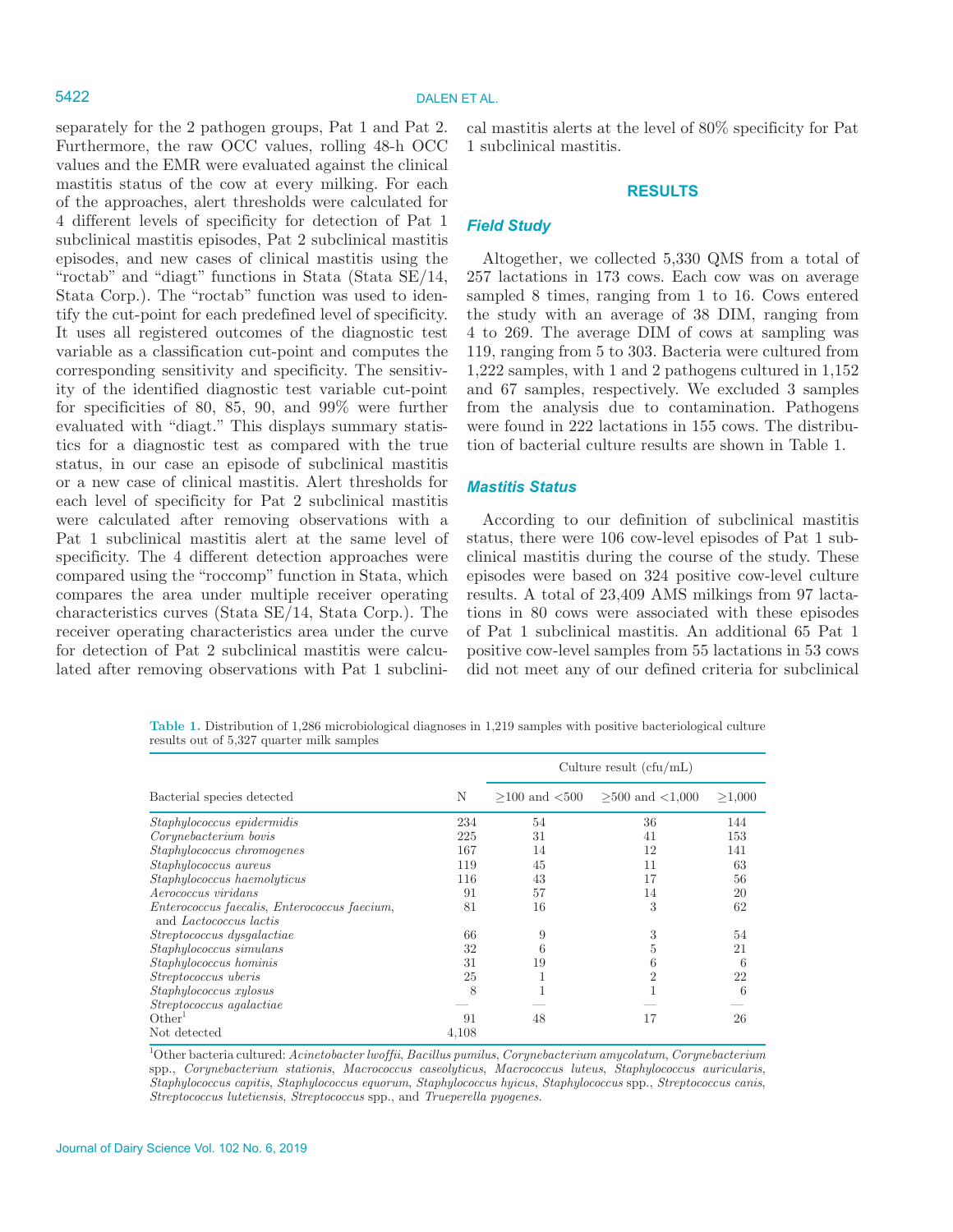## ONLINE CELL COUNTS FOR DETECTING MASTITIS **5423**

| N   | OCC<br>$(1,000 \text{ cells/mL})$ | 95% CI      |
|-----|-----------------------------------|-------------|
| 141 | 191                               | $150 - 232$ |
| 104 | 114                               | $77 - 150$  |
| 136 | 154                               | $111 - 197$ |
| 77  | 355                               | $281 - 430$ |
| 67  | 112                               | $82 - 142$  |
| 20  | 119                               | $14 - 224$  |
| 56  | 292                               | $183 - 400$ |
| 56  | 308                               | 204-412     |
| 27  | 310                               | $217 - 404$ |
| 6   | 119                               | $0 - 309$   |
| 22  | 298                               | $162 - 434$ |
|     | 180                               | $122 - 238$ |
| 25  | 131                               | $76 - 185$  |
|     |                                   |             |

**Table 2.** Pathogen-specific 7-d average cow-level online cell count (OCC) at the time of microbiological sampling in cows with subclinical mastitis

1 Other bacteria cultured: *Acinetobacter lwoffii*, *Bacillus pumilus*, *Corynebacterium amycolatum*, *Corynebacterium* spp., *Corynebacterium stationis*, *Macrococcus caseolyticus*, *Macrococcus luteus*, *Staphylococcus auricularis*, *Staphylococcus capitis*, *Staphylococcus equorum*, *Staphylococcus hyicus*, *Staphylococcus* spp., *Streptococcus canis*, *Streptococcus lutetiensis*, *Streptococcus* spp., and *Trueperella pyogenes*.

mastitis and were classified as being transiently colonized.

Similarly, 117 episodes of Pat 2 subclinical mastitis occurred during the study period. These were associated with 288 positive cow-level culture results. A total of 22,182 milkings from 107 lactations in 84 cows were associated with these episodes of Pat 2 subclinical mastitis. An additional 106 Pat 2 positive cow-level culture results from 55 lactations in 51 cows were isolated in connection with an episode of Pat 1 subclinical mastitis. Following our hierarchical definition of subclinical mastitis, these culture results were not included in the Pat 2 subclinical mastitis episodes. Furthermore, 101 Pat 2 positive cow-level culture results from 78 lactations in 70 cows did not meet any of our defined criteria for subclinical mastitis and were classified as being transiently colonized.

During the study period, we recorded 16 veterinary treatments for clinical mastitis in 15 cows.

### *OCC*

The OCC was successfully recorded from 82,182 of 96,542 milkings; the 14,360 missing values were because of equipment failure or failure to service and refill the OCC unit with reagent.

The Pat 1 subclinical mastitis pathogens were generally associated with a higher OCC than the Pat 2 subclinical mastitis pathogens. An overview of the pathogen-specific subclinical mastitis diagnoses and corresponding 7-d average OCC at the time of sampling are given in Table 2. The 7-d average OCC of cows with different subclinical mastitis status, as well as the 48-h average OCC of cows with a new case of clinical mastitis, are shown in Table 3. The 7-d average OCC of cows with Pat 1 subclinical mastitis and the 48-h average OCC of cows with a new case of clinical mastitis are clearly higher than the corresponding values from other groups, but this is not the case for Pat 2 subclinical

**Table 3.** Pathogen group-specific 7-d average of cow-level online cell count (OCC) values at the time of microbiological sampling in cows with subclinical mastitis (SCM), and average of cow-level OCC from milkings during the 48 h before a new case of clinical mastitis

| Group                                                | Ν   | OCC<br>$(1,000 \text{ cells/mL})$ | 95% CI        |
|------------------------------------------------------|-----|-----------------------------------|---------------|
| $Pat1 1$ SCM                                         | 311 | 260                               | $224 - 298$   |
| Pat 2 SCM                                            | 269 | 83                                | $70 - 96$     |
| Any SCM                                              | 580 | 178                               | $157 - 200$   |
| Transient colonization                               | 134 | 124                               | $56 - 192$    |
| No SCM and no bacteria cultured from any teat in cow | 519 | 53                                | $44 - 61$     |
| New case of clinical mastitis                        | 16  | 1,280                             | $721 - 1.838$ |

 ${}^{1}$ Pat = pathogen group.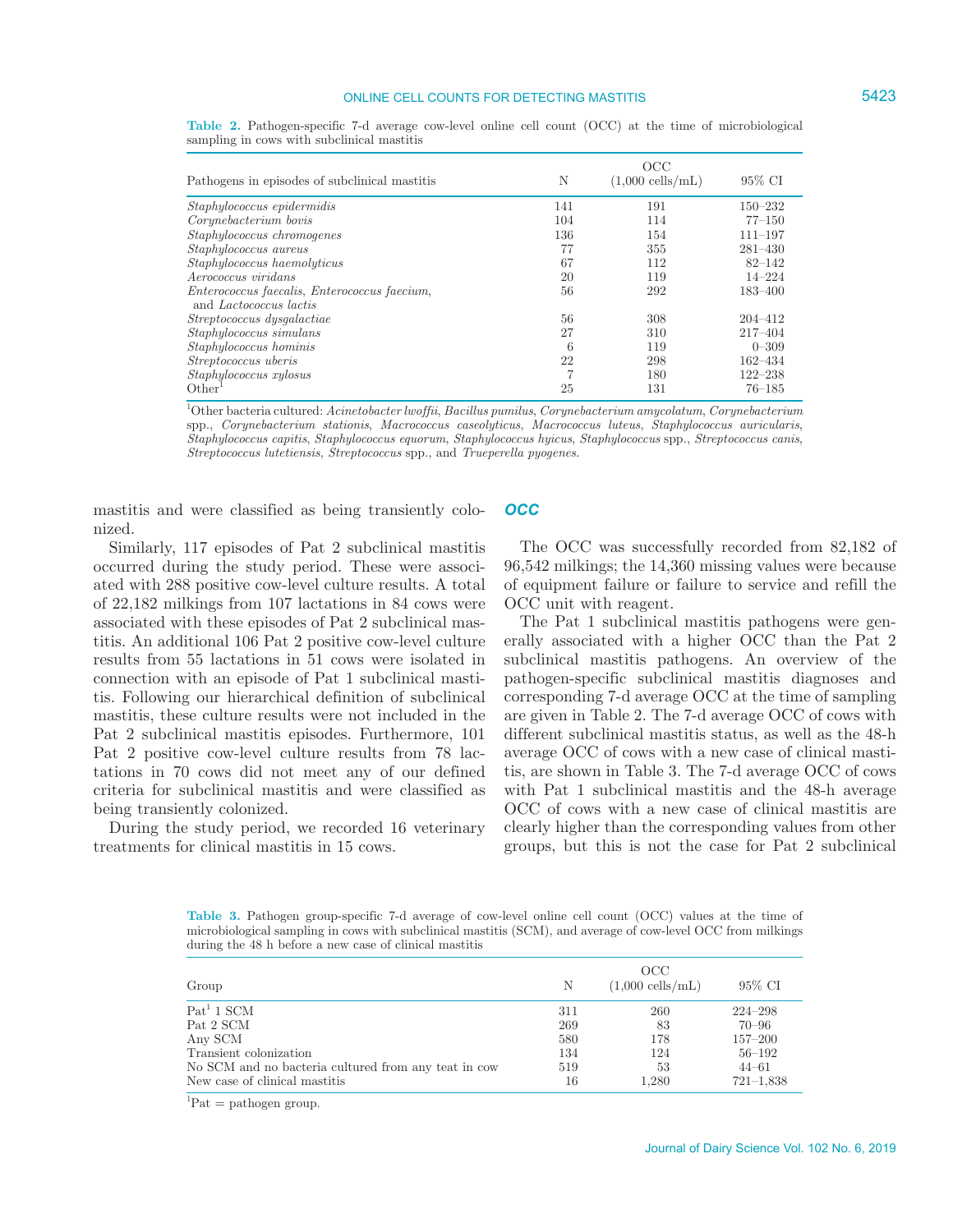

**Figure 1.** Examples of online cell count (OCC) values and mastitis status. The cow in (a) is a typical example of a cow with low OCC values until the onset of a case of Pat 1 subclinical mastitis (SCM). The Pat 1 SCM is followed by a case of Pat 2 SCM. This cow was not treated for clinical mastitis. The cow in (b) is an example of a cow with Pat 1 SCM and 2 treatments for clinical mastitis. EMR = elevated mastitis risk. Pat 1 and Pat  $2$  = different groups of mastitis pathogens.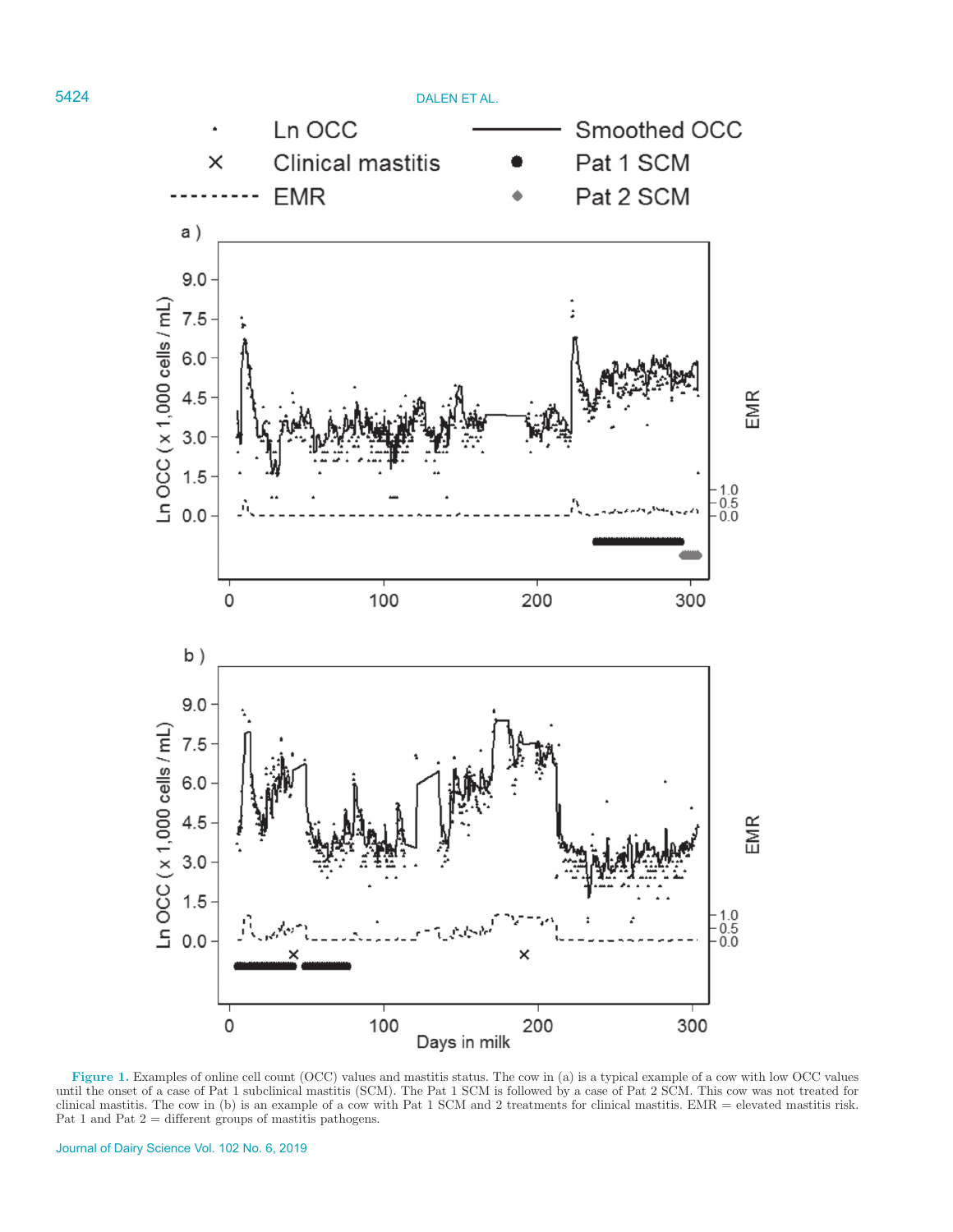### ONLINE CELL COUNTS FOR DETECTING MASTITIS **5425**

| Item             | $Sp = 80$<br>Se $(95\% \text{ CI})$ [cut-off] | $Sp = 85$<br>Se $(95\% \text{ CI})$ [cut-off] | $Sp = 90$<br>Se $(95\% \text{ CI})$ [cut-off] | $Sp = 99$<br>Se $(95\% \text{ CI})$ [cut-off] |
|------------------|-----------------------------------------------|-----------------------------------------------|-----------------------------------------------|-----------------------------------------------|
| Pat 1 SCM        |                                               |                                               |                                               |                                               |
| Single OCC       | 63 (63-64) [ $\geq$ 74]                       | 54 (54–55) [ $\geq$ 97]                       | 43 (42–44) [ $\geq$ 132]                      | 7 $(6-7)$ [ $\geq$ 814]                       |
| 7-d average OCC  | 69 (69–70) [ $\geq$ 77]                       | 62 (61-62) [ $\geq$ 101]                      | 51 (50–51) [ $\geq$ 137]                      | 7 $(6-7)$ [ $\geq$ 726]                       |
| EMR              | 69 (68–69) [ $>0.03$ ]                        | 59 (59–60) $\geq 0.05$                        | 48 (48–49) [ $\geq$ 0.08]                     | 8 (7-8) $[≥0.62]$                             |
| Pat 2 SCM        |                                               |                                               |                                               |                                               |
| Single OCC       | $29(28-30)$ [>40]                             | $20(19-20)$ [ $>57$ ]                         | 12 (12–13) $[≥88]$                            | $0.5(0.4-0.7)$ [>642]                         |
| 7-d average OCC  | 29 (29–30) [ $\geq$ 42]                       | 21 (20-21) $[≥58]$                            | 14 (14–15) $[≥90]$                            | 0.3 $(0.3-0.4)$ [ $\geq 626$ ]                |
| EMR.             | 31 (30–31) [ $\geq$ 0.01]                     | 19 (18-20) $[≥0.02]$                          | 12 (11-12) $[≥0.04]$                          | $0.5$ (0.4–0.6) [ $\geq$ 0.54]                |
| New CM           |                                               |                                               |                                               |                                               |
| Single OCC       | 87 (60–98) [ $\geq$ 121]                      | 87 (60–98) [ $\geq$ 159]                      | 80 (52–96) [ $\geq$ 232]                      | 60 (32-84) $[≥1,397]$                         |
| 48-h average OCC | 81 (54–96) [ $\geq$ 126]                      | 69 (41–89) [ $\geq$ 167]                      | 69 (41–89) [ $\geq$ 243]                      | 44 (20-70) $[≥1,336]$                         |
| <b>EMR</b>       | 81 (54–96) [ $\geq$ 0.08]                     | 81 (54–96) [ $\geq$ 0.12]                     | 75 (48-93) [ $\geq$ 0.20]                     | 38 (15–65) [ $\geq$ 0.83]                     |

**Table 4.** Sensitivities at set specificities for detection of cases of Pat 1 subclinical mastitis (SCM), cases of Pat 2 SCM, and new cases of clinical mastitis  $(CM)$  using online cell count  $(OCC)$  or elevated mastitis risk  $(EMR)$  values<sup>1</sup>

<sup>1</sup>Cut-off values for the levels of sensitivity (Se) and specificity (Sp) are in 1,000 cells/mL for OCC and between 0 and 1 for the EMR. Calculated sensitivities for Pat 2 subclinical mastitis were conducted for each level of specificity after the removal of milkings with a sensor alert for subclinical Pat 1 subclinical mastitis at that level of specificity. Pat 1 and Pat 2 = different groups of mastitis pathogens.

mastitis and transient colonizations. Examples of OCC curves and mastitis status are shown in Figure 1.

### *Diagnostic Test Properties*

The diagnostic test properties for the predefined specificities of a single OCC value, the rolling 7-d or 48-h average of OCC and the EMR, are shown distributed by Pat 1 subclinical mastitis episodes, Pat 2 subclinical mastitis episodes, and new cases of clinical mastitis in Table 4. The sensitivity of the different approaches decreases when higher specificity is demanded.

The receiver operating characteristics area under the curve of Pat 1 subclinical mastitis episodes, Pat 2 subclinical mastitis episodes, and new cases of clinical mastitis are shown in Table 5. In our study, we found that the EMR and the rolling 7-d average of OCC performed better than the single OCC for detection of Pat 1 subclinical mastitis episodes. The ROC curves of the different approaches for detecting Pat 1 subclinical mastitis episodes are shown in Figure 2. For the detection of Pat 2 subclinical mastitis episodes, the EMR approach performed better than both OCC approaches. The 3 different detection approaches performed equally well for detection of new cases of clinical mastitis. The ROC curves of the different approaches for detecting new cases of clinical mastitis are shown in Figure 2.

### **DISCUSSION**

This is a study exploring the practical application of OCC to detect episodes of subclinical mastitis and new cases of clinical mastitis. The study is limited to one farm, which hampers the generalizability of the results. However, the aim of the study was to test the practical

applicability of the approach rather than to generalize the results on a larger proportion of the population.

In this study we demonstrate that OCC may be used to identify cows with an episode of subclinical mastitis and new cases of clinical mastitis. The diagnostic test properties of the system can be adapted according to the required practical application, with settings selected on the basis of the tradeoff between sensitivity and specificity. A farmer with a high tolerance of false positives may choose to increase the sensitivity at the cost of lower specificity.

No systems, including our approach in this study, currently operate at the desired level for sensor systems

**Table 5.** Receiver operating characteristics area under the curve (ROC area) of the 3 detection approaches for detection of cases of Pat 1 subclinical mastitis (SCM), Pat 2 SCM, and new cases of clinical mastitis (CM)

| Detection approach       | ROC<br>area | 95% CI          |
|--------------------------|-------------|-----------------|
| Pat 1 SCM                |             |                 |
| Single $OCC^2$           | 0.783       | $0.779 - 0.787$ |
| Rolling 7-d average OCC  | 0.809       | $0.806 - 0.813$ |
| EMR <sup>3</sup>         | 0.804       | $0.800 - 0.808$ |
| Pat 2 SCM                |             |                 |
| Single OCC               | 0.587       | $0.581 - 0.593$ |
| Rolling 7-d average OCC  | 0.597       | $0.591 - 0.603$ |
| EMR.                     | 0.641       | $0.635 - 0.647$ |
| New CM                   |             |                 |
| Single OCC               | 0.931       | $0.859 - 1.000$ |
| Rolling average 48 h OCC | 0.925       | $0.869 - 0.980$ |
| EMR.                     | 0.904       | $0.802 - 1.000$ |

<sup>1</sup>The ROC area under the curve for detection of Pat 2 subclinical mastitis is calculated after excluding milkings with Pat 1 subclinical mastitis alerts at the level of 80% specificity for Pat 1 subclinical mastitis. Pat 1 and Pat  $2 =$  different groups of mastitis pathogens.

 ${}^{2}OCC =$  online cell count.

 ${}^{3}$ EMR = elevated mastitis risk.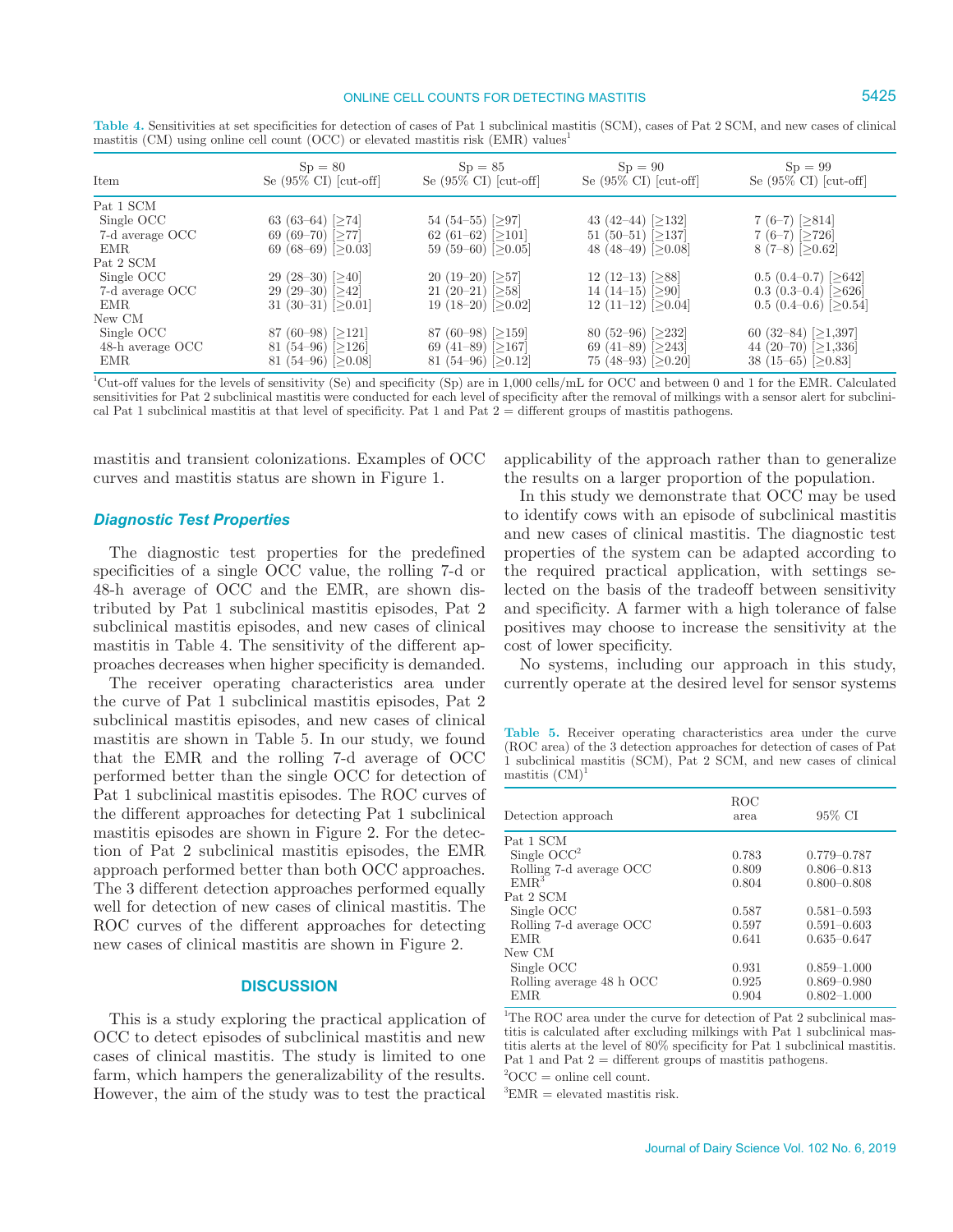

**Figure 2.** Receiver operating characteristic curves for detection of (a) Pat 1 subclinical mastitis and (b) new cases of clinical mastitis. The time windows for rolling averages are 7 d and 48 h for (a) and (b), respectively. EMR = elevated mastitis risk; OCC = online cell count. Pat 1 and Pat 2 = different groups of mastitis pathogens.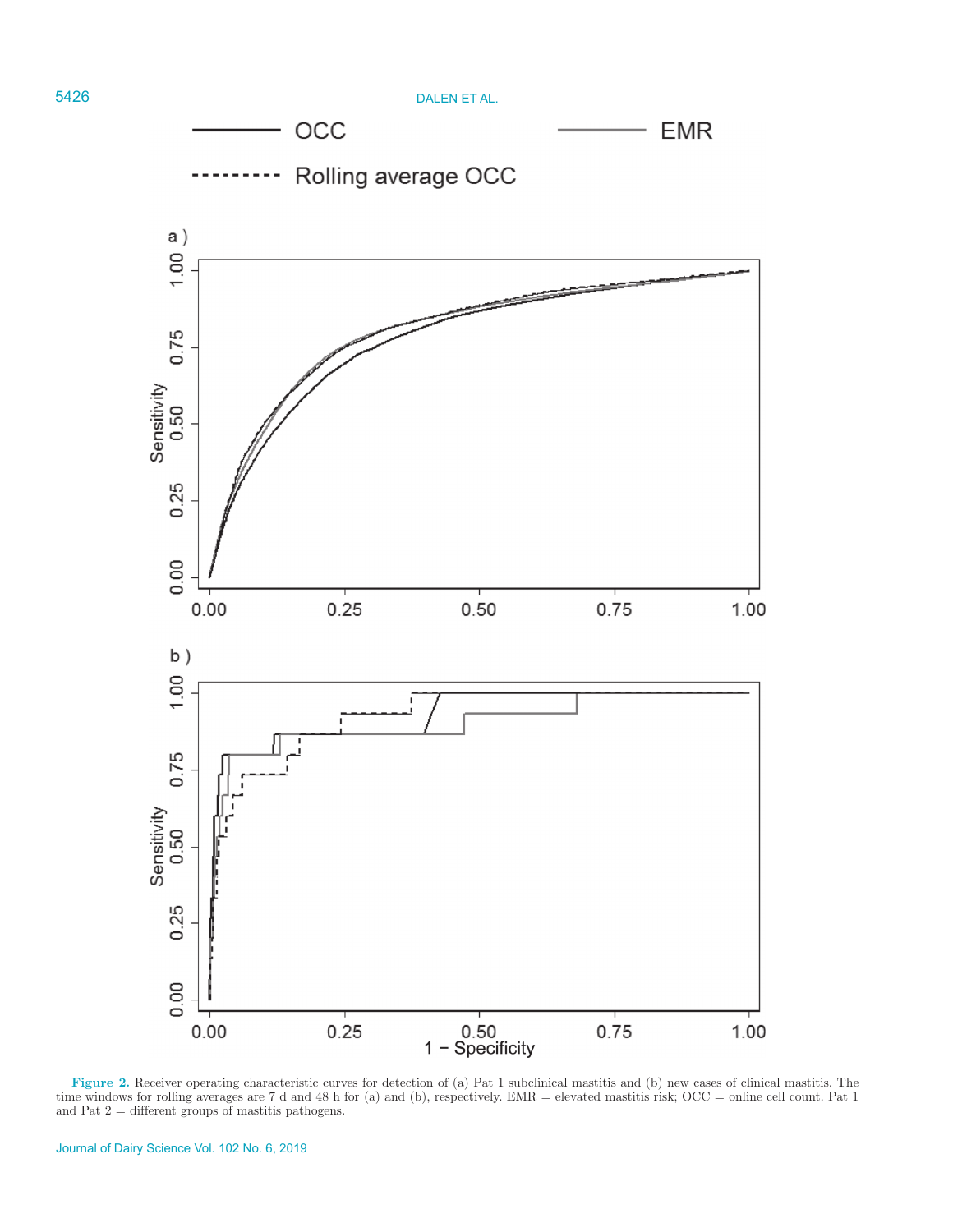in dairy production (ISO, 2007). We suggest that using sensor systems could still be advantageous for the herd manager and that the usefulness of the system depends on the desired application. Thus, we suggest that sensitivity should be high for detection of cows for dry-cow treatment, but specificity should be high for detection of IMI during lactation. This suggestion is related to the number of detection events. For selective dry-cow therapy, for which there is a single detection event, high sensitivity at the cost of lower specificity will result in a moderate number of false-positive IMI alerts. However, a test with similar characteristics will lead to numerous false alerts during lactation, when every sensor measurement would represent a possible detection event. Both single OCC values and smoothed values, like the EMR of Sørensen et al. (2016), can be used to detect episodes of subclinical mastitis and new cases of clinical mastitis. Based on this, we propose that systems should be adjusted according to the lactation stage of the individual cow and the tolerance of the farmer for false positives, such that farm-specific everyday practical udder health management is accommodated. This is in line with current work undertaken by the International Dairy Federation (Hogeveen et al., 2018).

Sørensen et al. (2016) used treatment of mastitis with antibiotics as their gold standard for mastitis cases, but they also suggested that the EMR could identify cows with chronic infections. From our data, the single EMR and the rolling 7-d average OCC performed better than a single OCC value for the detection of Pat 1 subclinical mastitis episodes. Furthermore, the EMR approach performed better than both the OCC approaches for the detection of Pat 2 subclinical mastitis episodes. We suggest that this reflects the variation in immune response between individuals (Rivas et al., 2013), and that the cow-specific smoothing inherent in the EMR provides more information that improves the diagnostic properties of the system.

Our results shows that the confidence interval (**CI**) of the 7-d average OCC for episodes of Pat 1 subclinical mastitis or new cases of clinical mastitis differed from those of the other groups. The corresponding CI for Pat 2 subclinical mastitis episodes and transient colonization overlapped, and the CI of transient colonization overlapped with those of cows with both no subclinical mastitis and no transient colonization. This overlap in CI makes it difficult to separate the latter groups from each other. However, as the aim is to manage udder health, as measured by bulk tank SCC, the most important goal is to identify cows with a true IMI accompanied by a high SCC.

We consider the results are applicable to dairy cows with frequent OCC measurements in AMS. However, Sørensen et al. (2016) reported large differences in test algorithm performance between herds. Assuming that this is the case for our study also, a limitation of the external validity of our results is that we have only studied a single herd that may have a quite specific OCC pattern. Furthermore, because the results are based on OCC only, they cannot be extrapolated to other udder health sensors or SCC from DHI samples without further evaluation.

Our aim was to use OCC measurements to detect cows with subclinical mastitis associated with infection over time or high colony-forming unit counts of mastitis pathogens. We chose bacteriological culture of QMS combined with our criteria of infection over time or high colony-forming unit counts to define episodes of subclinical mastitis. This is an imperfect gold standard and the results may be biased by misclassification of subclinical mastitis status (Dohoo et al., 2011). Because of our conservative definition of subclinical mastitis status, there were likely few false positive cases. Therefore, the misclassification mainly includes cows with subclinical mastitis that were falsely defined as healthy. This results in a negative bias in specificity. Furthermore, as cows were sampled for bacteriological culture once monthly, some cows may have had an episode of subclinical mastitis between our visits. When cured, these would not be detected by bacteriological culture, but they might have been identified by the sensor system. Also, the sensor system may have detected the true start and end of subclinical mastitis episodes, whereas our defined start and end were set by the midpoint estimation method described. Thus, we may have treated the sensor alerts as false, although they could actually have been correct. This is a challenge for all detection approaches that are based on SCC (IDF, 2013).

We grouped the bacteriological diagnoses in our study in the Pat 1 and Pat 2 groups, and not the traditional major and minor pathogen groups. This was because the non-aureus staphylococci is a heterogeneous group of bacterial species (Vanderhaeghen et al., 2015). In our study, we included *Staphylococcus epidermidis* and *Staphylococcus simulans* of the non-aureus staphylococci in the group expected to cause elevated OCC (Pat 1). This was based on reports of these pathogens' ability to cause IMI over time and elevated SCC (Simojoki et al., 2011; Fry et al., 2014). Furthermore, we chose a hierarchical approach to grouping bacteriological diagnoses in Pat 1 subclinical mastitis episodes and Pat 2 subclinical mastitis episodes, such that a cow could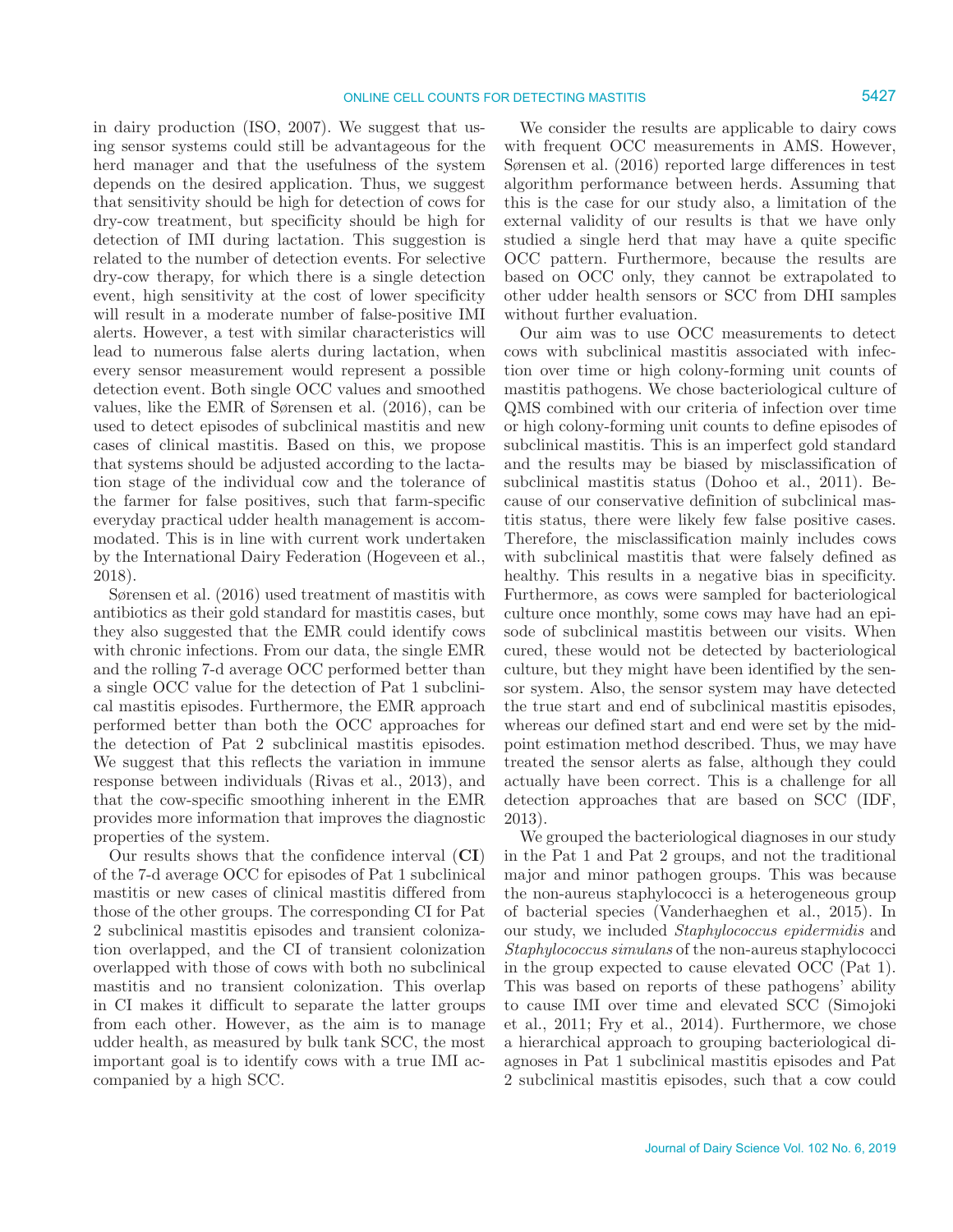not be positive for both Pat 1 subclinical mastitis and Pat 2 subclinical mastitis simultaneously. The reason for choosing this approach was that Pat 1 subclinical mastitis episodes were likely to have a greater effect on the OCC than Pat 2 subclinical mastitis episodes. The benefit of this approach is that we could evaluate the ability of the system to identify episodes of Pat 2 subclinical mastitis after removing cows with Pat 1 subclinical mastitis alerts. Thus, the system divided the herd into 4 mastitis status groups: cows with Pat 1 subclinical mastitis episodes, cows with Pat 2 subclinical mastitis episodes, cows with no subclinical mastitis and cows with a new case of clinical mastitis.

Rapid detection of clinical mastitis is important for both animal welfare, milk quality, and economic return. At the same time, more data may improve the diagnostic test properties of sensor equipment (Hogeveen et al., 2010). To balance this issue, the rolling average OCC for detection of clinical mastitis in our study was set to use OCC data from 48 h. This did, however, not improve the detection of new cases of clinical mastitis in our study. Although, in our study, all 3 approaches performed equally for the detection of new cases of clinical mastitis, we have relatively few cases. There could be differences in the operating characteristics of the 3 approaches for the detection of new cases of clinical mastitis that we are unable to estimate with our material. Also, because we do not have OCC readings throughout the clinical mastitis treatment period, we cannot evaluate which approach is best for continued alerts for clinical mastitis. However, the sensitivities and specificities are both likely to improve when the time window for matching the gold standard of clinical mastitis is increased (Hogeveen et al., 2010).

Furthermore, to improve the detection of subclinical mastitis in our study, the rolling average OCC for detection of subclinical mastitis was set to use data from 7 d. This significantly improved the diagnostic test properties for detection of Pat 1 subclinical mastitis episodes. We propose that this longer detection window is acceptable because subclinical mastitis does not necessarily require immediate action for animal welfare reasons.

Frequent sensor alerts can be a concern for herd managers. Therefore, information from the sensor system has to be actionable, and the level of alert should be adapted to the urgency of the situation. That is, whenever there is an alert, the system should be able to evaluate whether there is a need for immediate notification of the herd manager. Furthermore, optimal actions should be suggested, with predictions of outcome for each suggestion. For the convenience of the user and to limit overtreatment of cows, the number of false positives should be minimized.

#### **CONCLUSIONS**

We investigated detection of subclinical mastitis episodes and new cases of clinical mastitis based on OCC from every milking. For diagnosis of Pat 1 subclinical mastitis episodes, the EMR and a rolling 7-d average of OCC outperformed a single OCC value. For diagnosis of Pat 2 subclinical mastitis episodes, the EMR outperformed the OCC approaches. For detection of new cases of clinical mastitis, all approaches performed equally well. By combining different alerts, the systems can be adapted to the needs of individual farmers regarding udder health management in their herds.

#### **ACKNOWLEDGMENTS**

The authors acknowledge the contribution of participating farm staff. The support of our field and laboratory staff is also greatly appreciated. The data for this study were available from the project "New approaches to management and breeding, in automatic milking systems." The financial sources were TINE SA, DeLaval, Geno SA (Hamar, Norway), the Norwegian Research Funding for Agriculture and the Food Industry (Oslo, Norway), and the Norwegian Research Council (Lysaker, Norway).

#### **REFERENCES**

- Cheuzeville, L. 2015. Rapid detection of microorganisms in the dairy value chain by MALDI-TOF MS. MS Thesis. Faculty of Science and Technology, University of Stavanger, Stavanger, Norway.
- Claycomb, R. W., P. T. Johnstone, G. A. Mein, and R. A. Sherlock. 2009. An automated in-line clinical mastitis detection system using measurement of conductivity from foremilk of individual udder quarters. N. Z. Vet. J. 57:208–214.
- Djabri, B., N. Bareille, F. Beaudeau, and H. Seegers. 2002. Quarter milk somatic cell count in infected dairy cows: A meta-analysis. Vet. Res. 33:335–357.
- Dohoo, I., S. Andersen, R. Dingwell, K. Hand, D. Kelton, K. Leslie, Y. Schukken, and S. Godden. 2011. Diagnosing intramammary infections: Comparison of multiple versus single quarter milk samples for the identification of intramammary infections in lactating dairy cows. J. Dairy Sci. 94:5515–5522.
- Fry, P. R., J. R. Middleton, S. Dufour, J. Perry, D. Scholl, and I. Dohoo. 2014. Association of coagulase-negative staphylococcal species, mammary quarter milk somatic cell count, and persistence of intramammary infection in dairy cattle. J. Dairy Sci. 97:4876–4885.
- Halasa, T., K. Huijps, O. Osteras, and H. Hogeveen. 2007. Economic effects of bovine mastitis and mastitis management: A review. Vet. Q. 29:18–31.
- Hogan, J. S., E. A. Berry, J. E. Hillerton, H. Hogeveen, S. C. Nickerson, S. P. Oliver, G. M. Pighetti, P. Rapnicki, Y. H. Schukken, and K. L. Smith. 2016. Current concepts of bovine mastitis. 5th ed. Current concepts of bovine mastitis. National Mastitis Council, Madison, WI.
- Hogan, J. S., R. N. González, S. C. Harmon, S. C. Nickerson, J. W. Pankey, and K. L. Smith. 1999. Laboratory handbook on bovine mastitis. 1st ed. National Mastitis Council, Madison, WI.